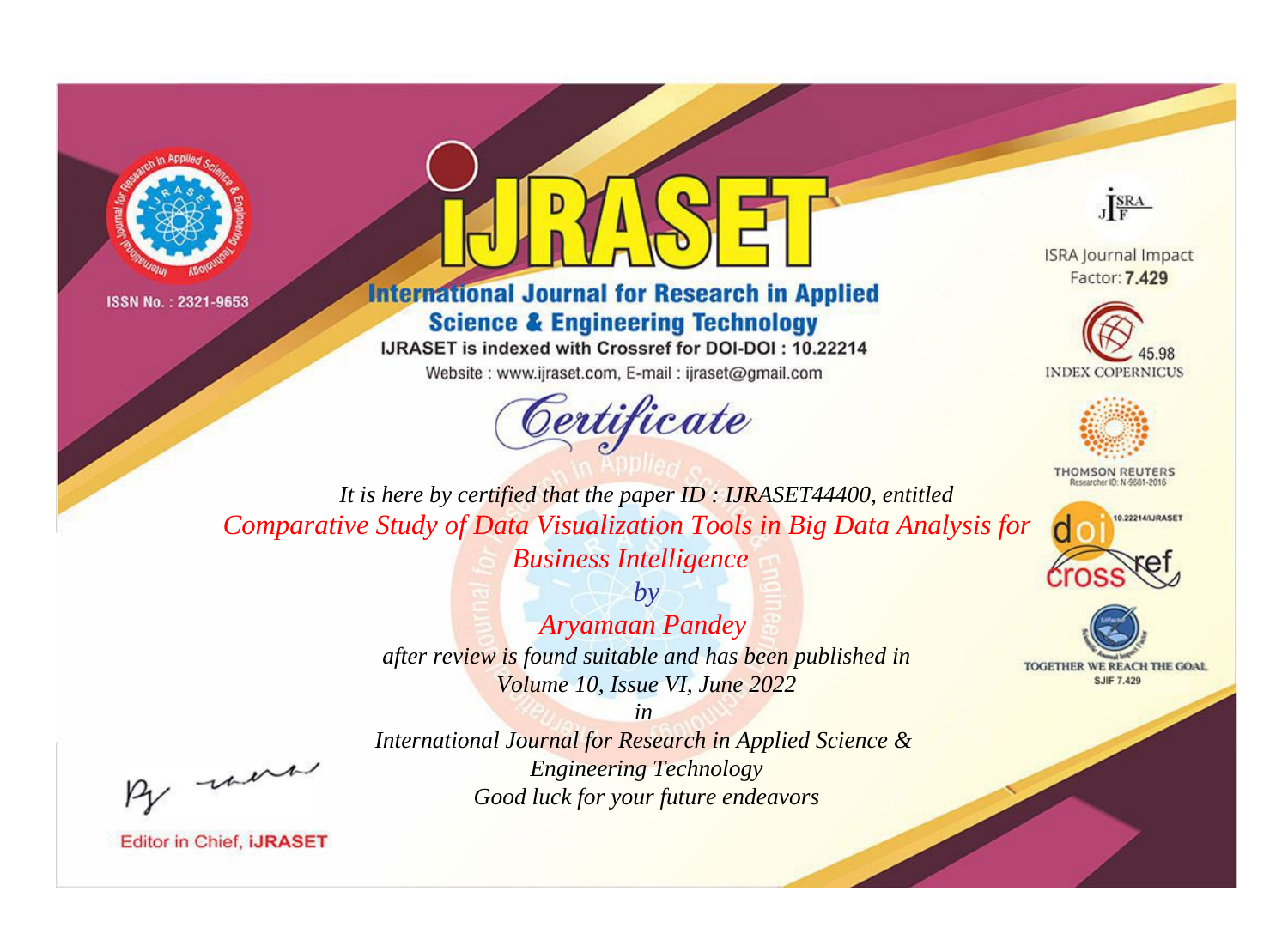



## **International Journal for Research in Applied Science & Engineering Technology**

IJRASET is indexed with Crossref for DOI-DOI: 10.22214

Website: www.ijraset.com, E-mail: ijraset@gmail.com





**ISRA Journal Impact** Factor: 7.429





**THOMSON REUTERS** 



TOGETHER WE REACH THE GOAL **SJIF 7.429** 

*It is here by certified that the paper ID : IJRASET44400, entitled Comparative Study of Data Visualization Tools in Big Data Analysis for Business Intelligence*

> *by Ishita Sharma after review is found suitable and has been published in Volume 10, Issue VI, June 2022*

, un

*International Journal for Research in Applied Science & Engineering Technology Good luck for your future endeavors*

*in*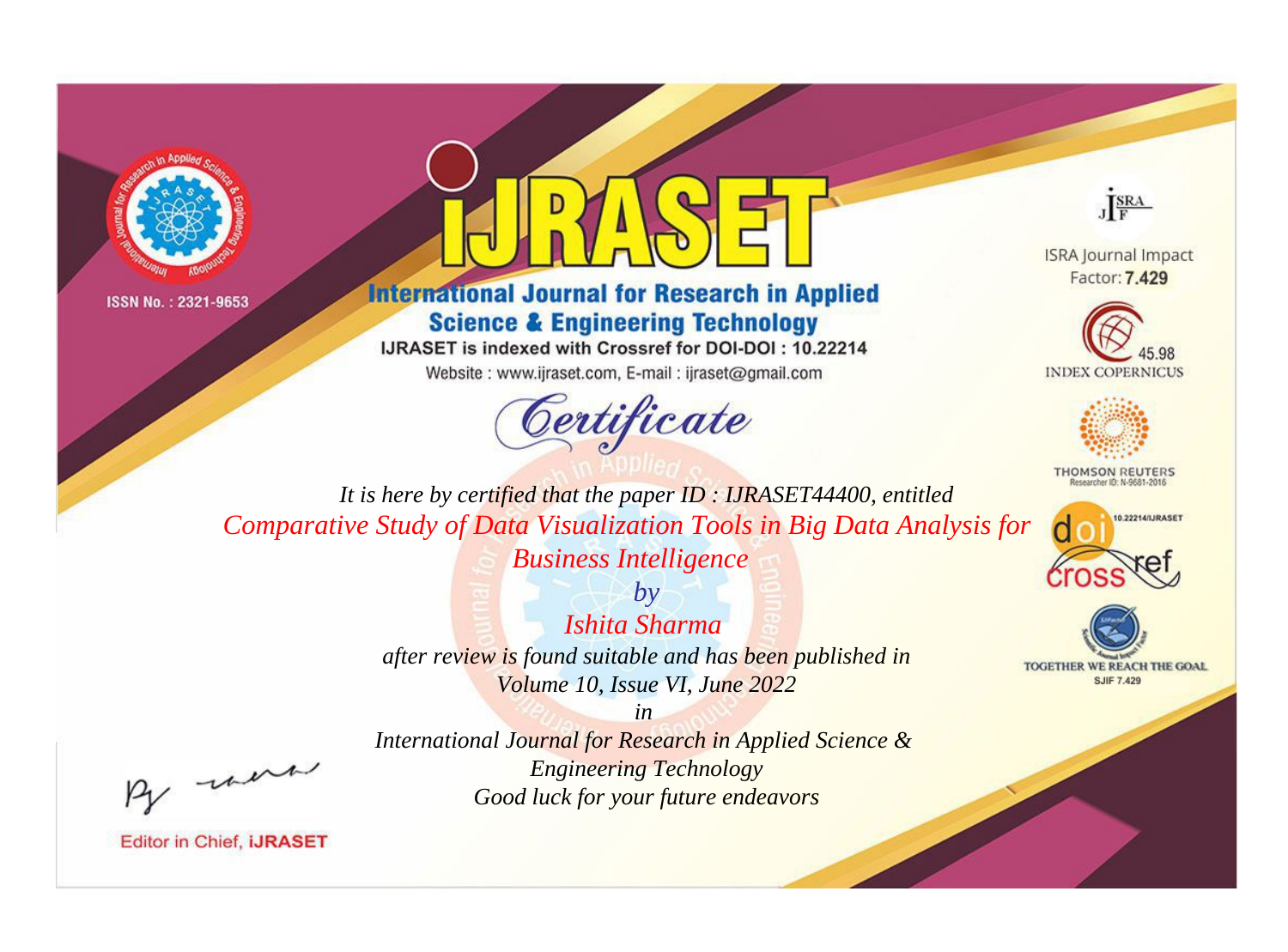



## **International Journal for Research in Applied Science & Engineering Technology**

IJRASET is indexed with Crossref for DOI-DOI: 10.22214

Website: www.ijraset.com, E-mail: ijraset@gmail.com





**ISRA Journal Impact** Factor: 7.429





**THOMSON REUTERS** 



TOGETHER WE REACH THE GOAL **SJIF 7.429** 

*It is here by certified that the paper ID : IJRASET44400, entitled Comparative Study of Data Visualization Tools in Big Data Analysis for Business Intelligence*

> *by Akshat Sachan after review is found suitable and has been published in Volume 10, Issue VI, June 2022*

, un

*International Journal for Research in Applied Science & Engineering Technology Good luck for your future endeavors*

*in*